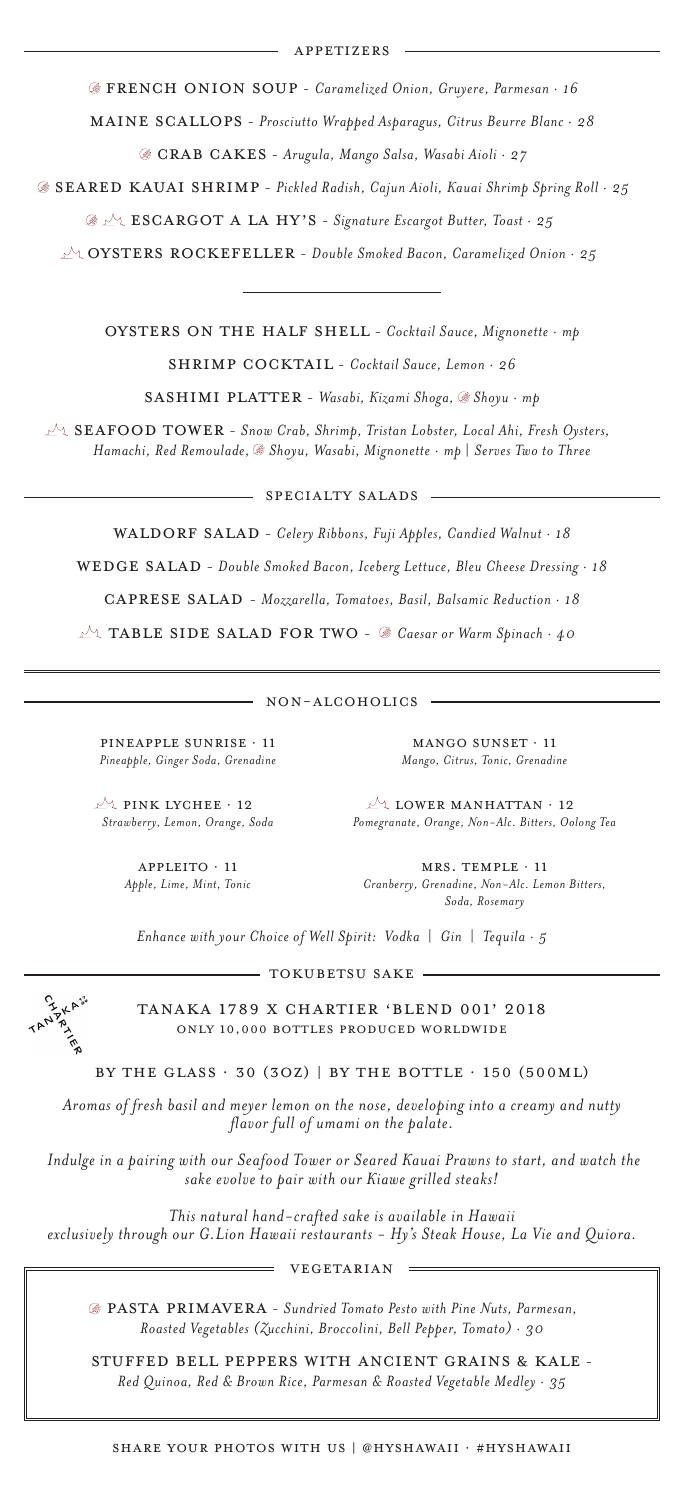

# Corporate Executive Chef · Shaymus Alwin Executive Sous Chef · Brandon Bernal

*At Your Request: Béarnaise | Au Poivre | Wafu | Truffle Demi-Glace*

# A "USDA PRIME BEEF" SPECIALTY HOUSE

Cioppino - *Chilean Sea Bass, Shrimp, Maine Scallops, Clams, Mussels · 60*

PAN SEARED SEA BASS - *Cashew Puree, Macerated Tomatoes, Lemon Beurre Blanc · 60* 

- ACCOMPANIMENTS -

*All entrées are accompanied by Veg du Jour and your choice of Baked Potato, French Fries, Mashed Potatoes, Steamed White Rice or Brown Rice.*

*Hy's proudly serves the finest quality beef on the market. Our steaks are cooked over traditional Hawaiian Kiawe wood to create a tender, flavorful steak.*

Sautéed Mushrooms · 18 | Truffle Fries · 18 | Creamed Spinach · 18 Grilled Asparagus with Hollandaise · 18 GRILLED BROCCOLINI  $\cdot$  18  $\otimes$   $\vee$  Truffled King Crab MAC-N-CHEESE  $\cdot$  26

*18% gratuity will be added for separate checks or for groups of 8 persons or more. Hawaii State Tax of 4.712% will be added. \*Consuming raw or undercooked meats, poultry, seafood, shellfish or eggs may increase your risk of food borne illness, especially if you have certain medical conditions. Please alert your server if you have any allergies or dietary restrictions.* 

Delmonico - *16oz · 74*

New York Strip - *12oz · 77*

Porterhouse FOR TWO - *32oz · 160*

- ENHANCEMENTS -

LOBSTER TAIL  $\cdot$  50 | FOIE GRAS  $\cdot$  25

# KIAWE-BROILED USDA PRIME BEEF

Dry-Aged Bone-In Ribeye - *24oz · 130*

 $\mathbb{R}^4$  FILET MIGNON -  $70z \cdot 73$ 

Rack of Lamb - *Half Rack · 62 | Full Rack · 97*

STEAK OSCAR - Filet Mignon, King Crab, Asparagus, Hollandaise · 84

SURF AND TURF - *Filet Mignon, Lobster Tail, Drawn Butter · 115* 

Cornish Hen - *Ali'i Mushroom, Spinach, Creamy Tuscan Sauce · 49*

CLASSICS

峘

 $\sqrt{2}$  GARLIC STEAK - *Filet Mignon, Shimeji Mushroom, Garlic Demi-Glace · 76* 

Alae Salt Roasted Prime Rib - *10oz · 66 | 15oz · 76*

Beef Entrecôte au Poivre - *New York Strip, Creamy Peppercorn Sauce, Tri-Peppercorn Crust · 79*

*Contains Gluten Guest Favorites*

Beef Wellington - *Mushroom Duxelle, Prosciutto, Dijon Mustard, Truffle Demi-Glace · 79*